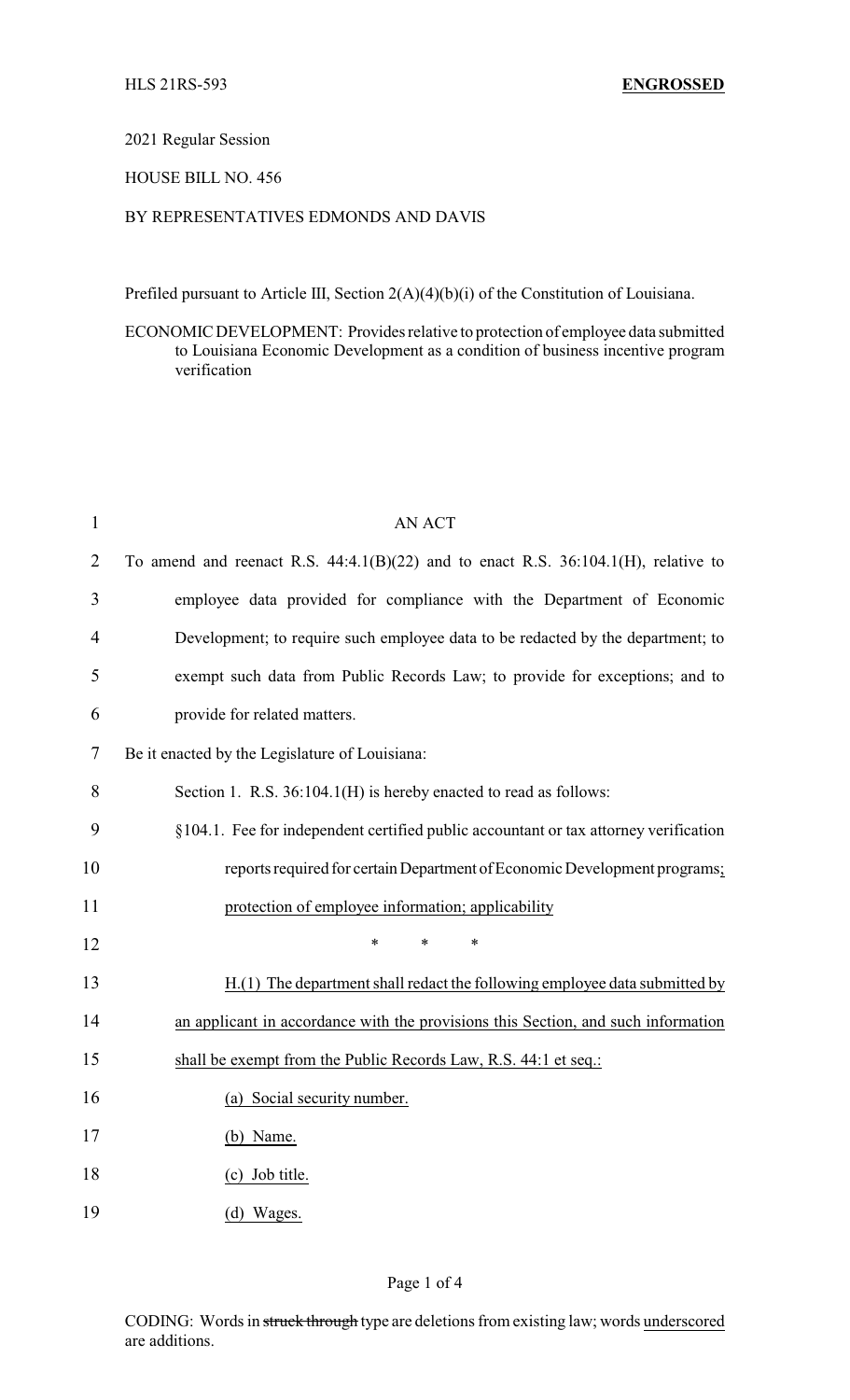| $\mathbf{1}$   | (e) Street name and house number.                                                      |
|----------------|----------------------------------------------------------------------------------------|
| $\overline{2}$ | (f) Employee payroll information and tax withholding information.                      |
| 3              | (g) Bank information.                                                                  |
| 4              | (h) Unemployment number.                                                               |
| 5              | Louisiana Department of Revenue account number.<br>(i)                                 |
| 6              | FastLane code.                                                                         |
| 7              | The provisions of Paragraph (1) of this Subsection shall apply to the<br>(2)           |
| 8              | following Department of Economic Development incentive programs and forms:             |
| 9              | The Industrial Tax Exemption Program annual certification of<br>(a)                    |
| 10             | compliance.                                                                            |
| 11             | (b) The Louisiana Quality Jobs Program annual certification report.                    |
| 12             | (c) The Louisiana Enterprise Zone Program employee certification report.               |
| 13             | The Retention and Modernization Tax Credit baseline jobs worksheet<br>(d)              |
| 14             | and new job worksheet.                                                                 |
| 15             | Section 2. R.S. 44:4.1(B)(22) is hereby amended and reenacted to read as follows:      |
| 16             | §4.1. Exceptions                                                                       |
| 17             | ∗<br>∗<br>∗                                                                            |
| 18             | B. The legislature further recognizes that there exist exceptions, exemptions,         |
| 19             | and limitations to the laws pertaining to public records throughout the revised        |
| 20             | statutes and codes of this state. Therefore, the following exceptions, exemptions, and |
| 21             | limitations are hereby continued in effect by incorporation into this Chapter by       |
| 22             | citation:                                                                              |
| 23             | *<br>$\ast$<br>∗                                                                       |
| 24             | $(22)$ R.S. $36:108$ 36:104.1(H), 108                                                  |
| 25             | ∗<br>∗<br>∗                                                                            |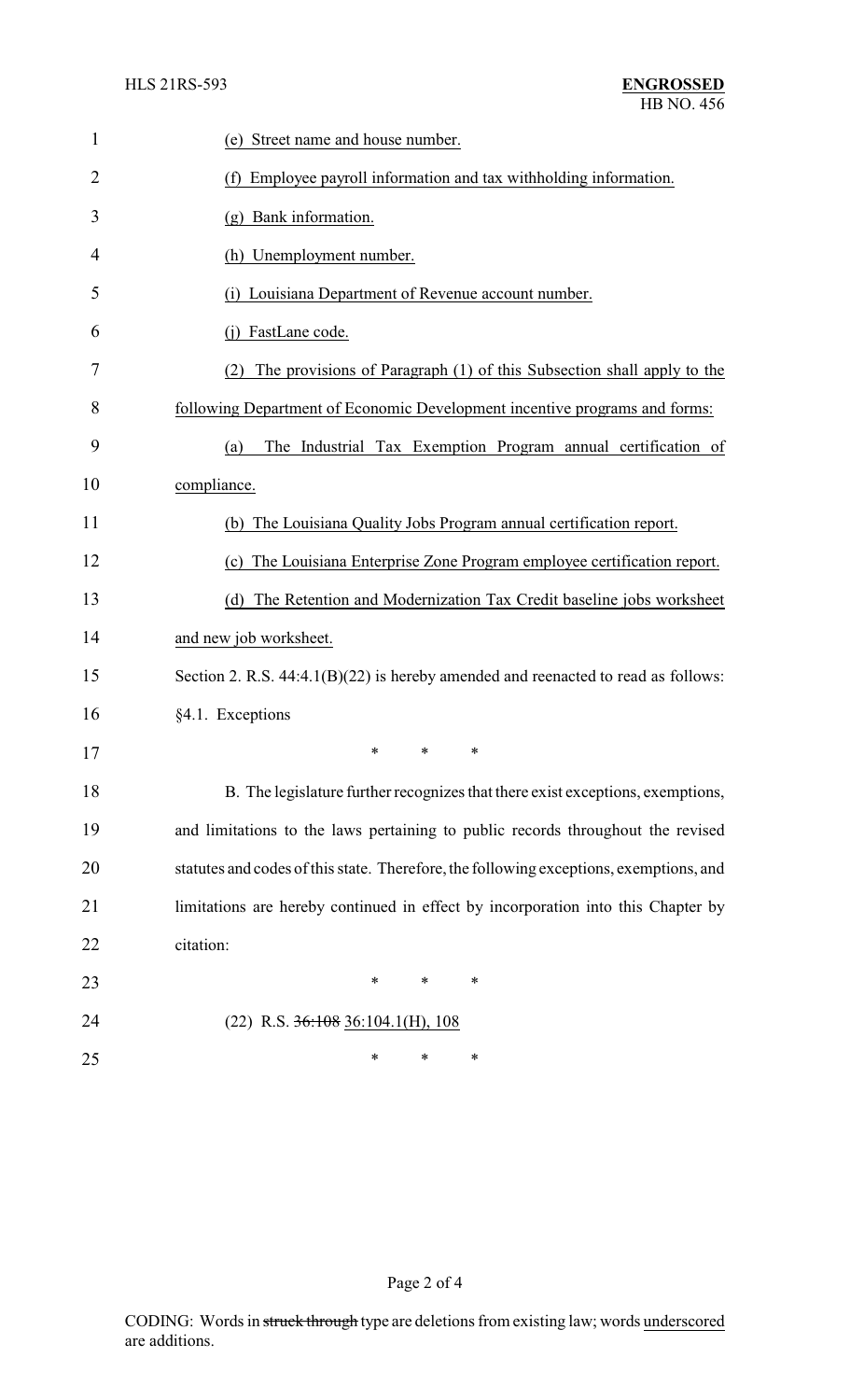## DIGEST

The digest printed below was prepared by House Legislative Services. It constitutes no part of the legislative instrument. The keyword, one-liner, abstract, and digest do not constitute part of the law or proof or indicia of legislative intent. [R.S. 1:13(B) and 24:177(E)]

| HB 456 Engrossed | 2021 Regular Session | Edmonds |
|------------------|----------------------|---------|
|------------------|----------------------|---------|

**Abstract:** Requires some employee data be redacted from required verification reports for certain economic development programs and exempts such data from Public Records Law.

Present law requires a verification report to be submitted by an independent certified public accountant or tax attorney to certify compliance with certain Department of Economic Development tax credit programs.

Present law requires an applicant seeking to certify eligibility to make any records related to the application for the program available to the accountant or tax attorney for the preparation of the required verification report.

Proposed law retains present law and requires the Department of Economic Development to redact the following information from the records required to be submitted by the applicant to comply with present law:

- (1) Social security number.
- (2) Name.
- (3) Job title.
- (4) Wages.
- (5) Street name and house number.
- (6) Employee payroll information and tax withholding information.
- (7) Bank information.
- (8) Unemployment number.
- (9) Louisiana Department of Revenue account number.
- (10) FastLane code.

Proposed law exempts such data from Public Records Law.

Proposed law makes the following programs and forms exempt from proposed law:

- (1) The Industrial Tax Exemption Program annual certification of compliance.
- (2) The Louisiana Quality Jobs Program annual certification report.
- (3) The Louisiana Enterprise Zone Program employee certification report.